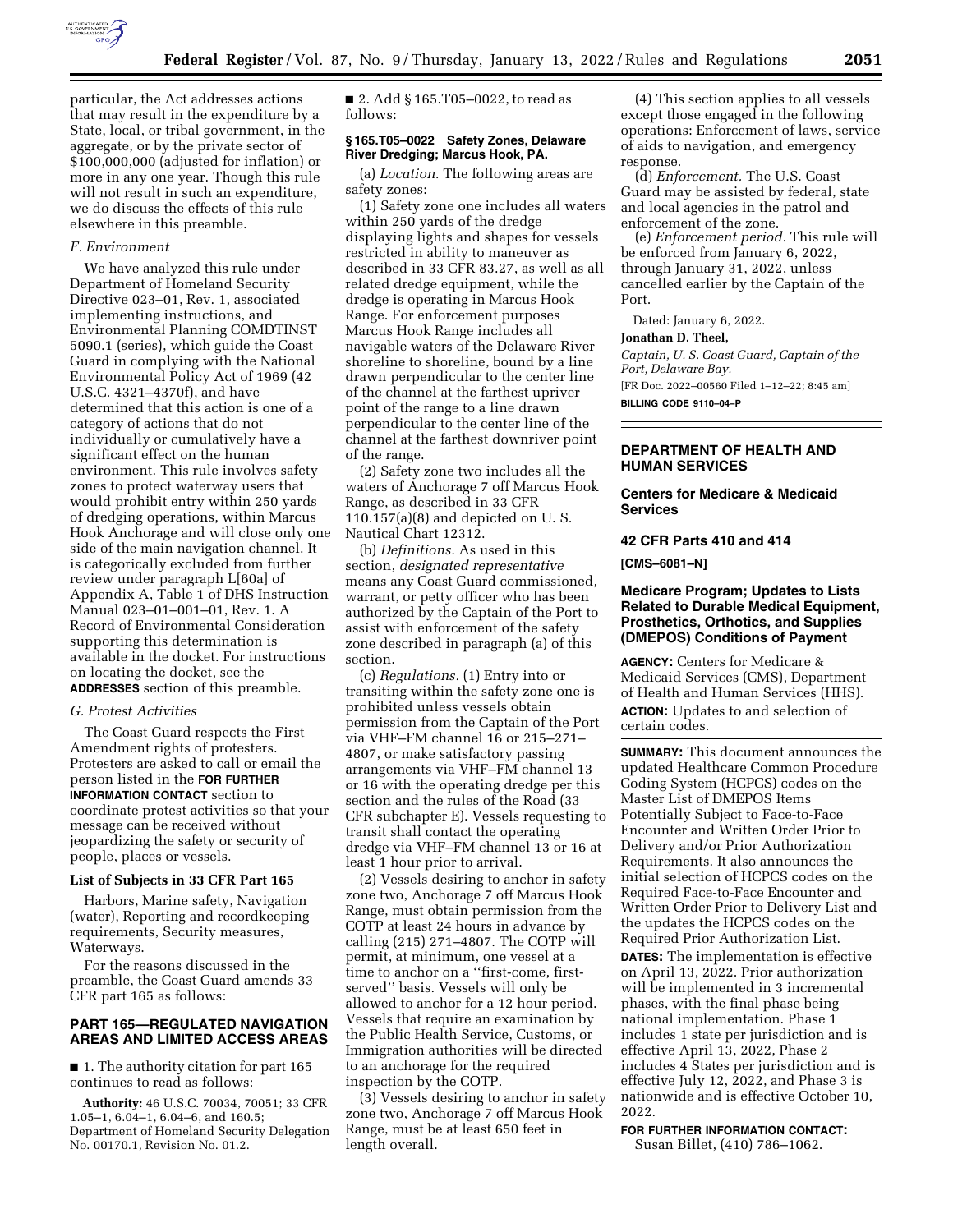Emily Calvert, (410) 786–4277. Stephanie Collins, (410) 786–3100. Jennifer Phillips, (410) 786–1023. Olufemi Shodeke, (410) 786–1649. **SUPPLEMENTARY INFORMATION:** 

# **I. Background**

Sections 1832, 1834, and 1861 of the Social Security Act (the Act) establishes benefits and the provisions of payment for Durable Medical Equipment, Prosthetics, Orthotics, and Supplies (DMEPOS) items under Part B of the Medicare program.

Section 1834(a)(1)(E)(iv) of the Act provides conditions of coverage specific to Power Mobility Devices (PMDs). Specifically, it provides that payment may not be made for a covered item consisting of a motorized or power wheelchair unless a physician (as defined in section  $1861(r)(1)$  of the Act), physician assistant (PA), nurse practitioner (NP), or clinical nurse specialist (CNS) (as such non-physician practitioners are defined in section 1861(aa)(5) of the Act) has conducted a face-to-face examination of the individual and written a prescription for the item.

Section 1834(a)(11)(B) of the Act requires a physician, PA, NP, or CNS to have a face-to-face encounter with the beneficiary within the 6-month period prior to the written order for certain DMEPOS items (or other reasonable timeframe as determined by the Secretary of the Department of Health and Human Services (the Secretary)).

Section 1834(a)(15)(A) of the Act authorizes the Secretary to develop and periodically update a list of DMEPOS items that the Secretary determines, on the basis of prior payment experience, are frequently subject to unnecessary utilization and to develop a prior authorization process for these items.

In 2006, we issued Final Rule ''Medicare Program; Conditions for Payment of Power Mobility Devices, including Power Wheelchairs and Power-Operated Vehicles'' (71 FR 17021) to implement the requirements for a face-to-face examination and written order prior to delivery for PMDs, in accordance with legislation found in section 302(a)(2) of the Medicare Prescription Drug, Improvement, and Modernization Act of 2003 (Pub. L. 108– 173), as codified in amended section  $1834(a)(1)(E)(iv)$  of the Act. This regulation applied to all power mobility devices—including power wheelchairs and power operated vehicles (hereinafter referred to as PMDs). The requirements for PMDs mandated a 7 element order/prescription for payment.

In the November 16, 2012 **Federal Register**, we published final rule titled

''Medicare Program; Revisions to Payment Policies Under the Physician Fee Schedule, DME Face-to-Face Encounters, Elimination of the Requirement for Termination of Non-Random Prepayment Complex Medical Review and Other Revisions to Part B for CY 2013'' (77 FR 68892) requiring face-to-face encounter and written order prior to delivery for specified DMEPOS items, in accordance with the authorizing legislation found section 6407 of the Patient Protection and Affordable Care Act of 2010 (Pub. L. 111–148) and amended section 1834(a)(11)(B) of the Act. The regulation, as codified in 42 CFR 410.38, specified the inclusion criteria for creating a list of DMEPOS items to be subject to face-to-face encounter and written order prior to delivery requirements. It also mandated a 5 element order/prescription for payment of specified DMEPOS items.

In the December 30, 2015 **Federal Register**, we published final rule titled ''Medicare Program; Prior Authorization Process for Certain Durable Medical Equipment, Prosthetics, and Supplies'' (80 FR 81674), in accordance with section 1834(a)(15) of the Act, we established the Master List of Items Frequently Subject to Unnecessary Utilization. The 2015 Master List included certain DMEPOS items that the Secretary determined, on the basis of prior payment experience, are frequently subject to unnecessary utilization, and created a prior authorization process for these items.

On November 8, 2019, we published a final rule titled, ''Medicare Program; End-Stage Renal Disease Prospective Payment System, Payment for Renal Dialysis Services Furnished to Individuals with Acute Kidney Injury, End-Stage Renal Disease Quality Incentive Program, Durable Medical Equipment, Prosthetics, Orthotics and Supplies (DMEPOS) Fee Schedule Amounts, DMEPOS Competitive Bidding Program (CBP) Amendments, Standard Elements for a DMEPOS Order, and Master List of DMEPOS Items Potentially Subject to a Face-to-Face Encounter and Written Order Prior to Delivery and/or Prior Authorization Requirements'' (84 FR 60648). The rule became effective January 1, 2020, harmonizing the lists of DMEPOS items created by former rules and establishing one ''Master List of DMEPOS Items Potentially Subject to Face-To-Face Encounter and Written Orders Prior to Delivery and/or Prior Authorization Requirements'' (the ''Master List''). Items are selected from the Master List for inclusion on the Face-To-Face Encounter and Written Orders Prior to

Delivery List and/or Prior Authorization List through the **Federal Register**.

#### **II. Provisions of the Document**

This document serves to publish three separate lists. First, it provides an update to the Master List of items from which we can select to include on the Required Face to Face Encounter and Written Order Prior to Delivery List, and/or Required Prior Authorization List. This document also serves to announce the initial selection of items to be included on the Required Face-to-Face Encounter and Written Order Prior to Delivery List. Lastly, it updates the items included on the Required Prior Authorization List.

### *A. Master List of DMEPOS Items Frequently Subject to Unnecessary Utilization*

The Master List includes items that appear on the DMEPOS Fee Schedule and meet the following criteria, as established in 84 FR 60648:

• Have an average purchase fee of \$500 or greater that is adjusted annually for inflation, or an average monthly rental fee schedule of \$50 or greater that is adjusted annually for inflation, or items identified as accounting for at least 1.5 percent of Medicare expenditures for all DMEPOS items over a recent 12-month period, that are also—

++ Identified in a Government Accountability Office (GAO) or Department of Health and Human Services Office of Inspector General (OIG) report that is national in scope and published in 2015 or later as having a high rate of fraud or unnecessary utilization; or

++ Listed in the 2018 or subsequent year Comprehensive Error Rate Testing (CERT) program's Medicare Fee-for-Service (FFS) Supplemental Improper Payment Data Report as having a high improper payment rate.

• Any items with at least 1,000 claims and \$1 million in payments during a recent 12-month period that are determined to have aberrant billing patterns and lack explanatory contributing factors (for example, new technology or coverage policies that may require time for providers and suppliers to be educated on billing policies). Items with aberrant billing patterns would be identified as those items with payments during a 12-month timeframe that exceed payments made during the preceding 12-months by the greater of—

++ Double the percent change of all DMEPOS claim payments for items that meet the previous claim and payment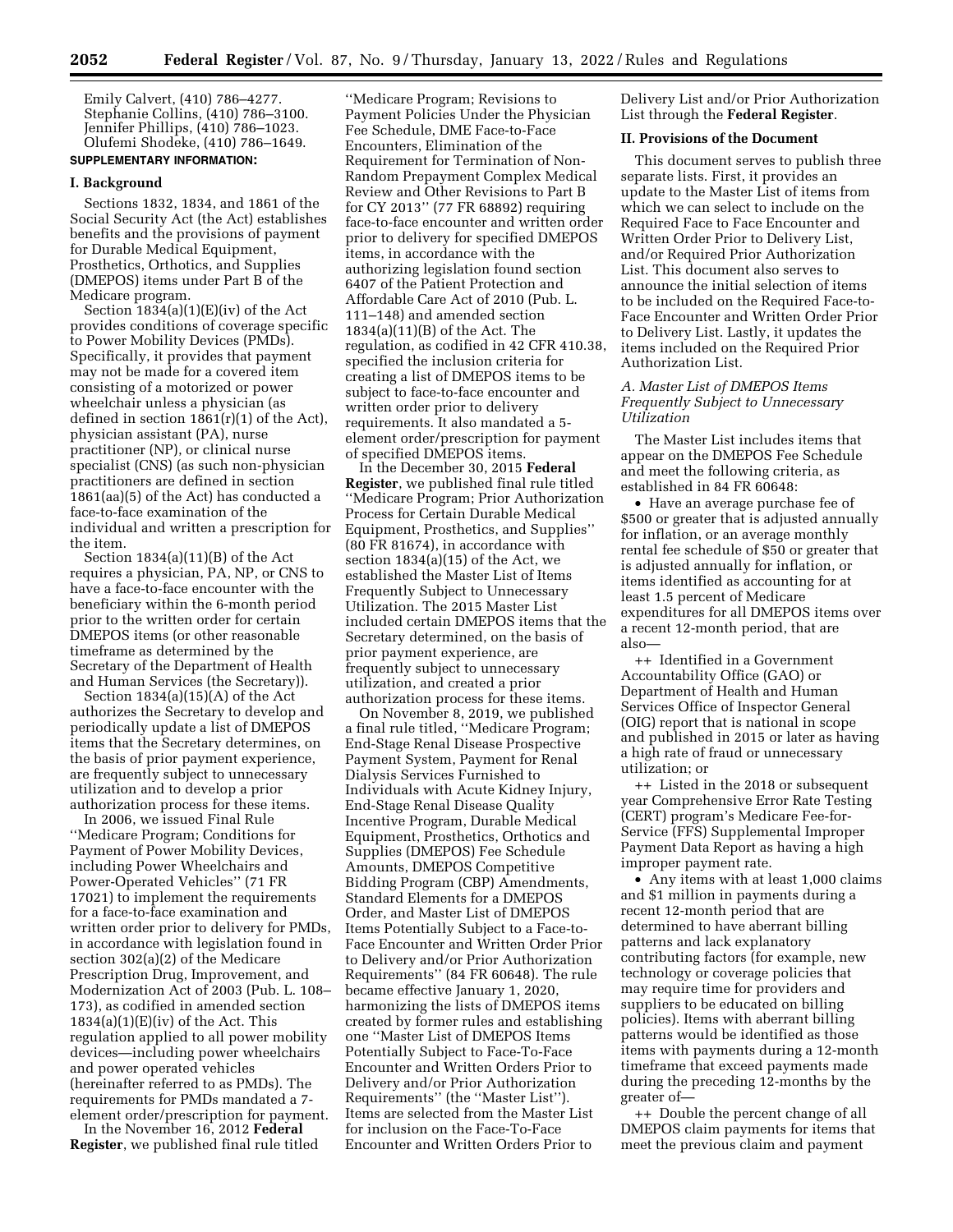criteria, from the preceding 12-month period; or

++ Exceeding a 30 percent increase in payments for the items from the preceding 12-month period.

• Any items statutorily requiring a face-to-face encounter, a written order prior to delivery, or prior authorization.

In the November 2019 final rule noted previously, we described the maintenance process of the Master List as follows:

• The Master List will be updated annually, and more frequently as needed (for example, to address emerging billing trends), and to reflect the thresholds specified in the regulations.

• Items on the DMEPOS Fee Schedule that meet the payment threshold criteria set forth in § 414.234(b)(1) are added to the list when the item is also listed in a CERT, OIG, or GAO report published after 2020, and items not meeting the cost (approximately \$500 purchase or \$50 rental) thresholds may still be added based on findings of aberrant billing patterns.

• Items are removed from the Master List 10 years after the date the item was added, unless the item was identified in an OIG report, GAO report, or having been identified in the CERT Medicare Fee for Service Supplemental Improper Payment Data report as having a high improper payment rate, within the 5 year period preceding the anticipated date of expiration.

• Items are removed from the list sooner than 10 years if the purchase amount drops below the payment threshold.

• Items already on the Master List that are identified on a subsequent OIG, GAO, or CERT report will remain on the list for 10 years from the publication date of the new report.

• Items are updated on the Master List when the Healthcare Common Procedure Coding System (HCPCS) codes representing an item have been discontinued and cross-walked to an equivalent item.

• We will notify the public of any additions and deletions from the Master List by posting a notification in the **Federal Register** and on the CMS Prior Authorization website at *[https://](https://www.cms.gov/research-statistics-data-systems/medicare-fee-service-compliance-programs/prior-authorization-and-pre-claim-review-initiatives) [www.cms.gov/research-statistics-data](https://www.cms.gov/research-statistics-data-systems/medicare-fee-service-compliance-programs/prior-authorization-and-pre-claim-review-initiatives)systems/medicare-fee-servicecompliance-programs/priorauthorization-and-pre-claim-review[initiatives](https://www.cms.gov/research-statistics-data-systems/medicare-fee-service-compliance-programs/prior-authorization-and-pre-claim-review-initiatives)*.

This document provides the annual update to the Master List of DMEPOS Items Potentially Subjected to a Face-to-Face Encounter and Written Order Prior to Delivery and/or Prior Authorization Requirements stated in the November 2019 final rule (84 FR 60648). As noted previously, we adjust the ''payment threshold'' each year for inflation. Certain DMEPOS fee schedule amounts are updated for  $2021<sup>1</sup>$  by the percentage increase in the consumer price index for all urban consumers (United States city average) CPI–U for the 12-month period ending June 30, 2020, adjusted by the change in the economy-wide productivity equal to the 10-year

moving average of changes in annual economy-wide private non-farm business multi-factor productivity (MFP). The productivity adjustment is 0.4 percent and the CPI–U percentage increase is 0.6 percent. Thus, the 0.6 percentage increase in the CPI–U is reduced by the 0.4 percentage increase in the MFP resulting in a net increase of 0.2 percent for the update factor for CY 2021.

For CY 2021, the 0.2 percent update factor was applied to the CY 2020 average price threshold of \$500, resulting in a CY 2021 adjusted payment threshold of  $$501$  ( $$500 \times 1.002$ ). This results in a CY 2021 adjusted purchase price threshold of \$501. An update factor of 0.2 percent was applied to the CY 2020 average monthly rental fee of \$50, resulting in an adjusted payment threshold of \$50.10 (\$50  $\times$  1.002). Rounding this figure to the nearest whole dollar amount results in a CY 2021 adjusted monthly rental fee threshold of \$50.

A total of 31 HCPCS codes (see Table 1) meeting the criteria outlined previously are added to the Master List. Of these 31 HCPCS codes, 18 are added because these items meet the updated payment threshold and are listed in an OIG or GAO report of a national scope or a CERT DME and DMEPOS Service Specific Report(s) or both, and 13 are added for being identified as accounting for at least 1.5 percent of Medicare expenditures for all DMEPOS items over a recent 12-month period.

# TABLE 1—ADDITIONS TO THE MASTER LIST

| <b>HCPCS</b> | Description                                                                                                                                         |
|--------------|-----------------------------------------------------------------------------------------------------------------------------------------------------|
| A4352        | Intermittent Urinary Catheter; Coude (Curved) Tip, With Or Without Coating (Teflon, Silicone, Silicone Elastomeric, Or Hydrophilic, Etc.), Each.    |
| A5121        | Skin Barrier; Solid, 6 x 6 Or Equivalent, Each.                                                                                                     |
|              | A6203  Composite Dressing, Sterile, Pad Size 16 Sq. In. Or Less, With Any Size Adhesive Border, Each Dressing.                                      |
|              | A6219  Gauze, Non-Impregnated, Sterile, Pad Size 16 Sq. In. Or Less, With Any Size Adhesive Border, Each Dressing.                                  |
|              | A6242    Hydrogel Dressing, Wound Cover, Sterile, Pad Size 16 Sq. In. Or Less, Without Adhesive Border, Each Dressing.                              |
|              | A7030  Full Face Mask Used With Positive Airway Pressure Device, Each.                                                                              |
|              | A7031  Face Mask Interface, Replacement For Full Face Mask, Each.                                                                                   |
|              | E0467    Home Ventilator, Multi-Function Respiratory Device, Also Performs Any Or All Of The Additional Functions Of Oxygen Concentration, Drug     |
|              | Nebulization, Aspiration, And Cough Stimulation, Includes All Accessories, Components And Supplies For All Functions.                               |
| $E0565$      | Compressor, Air Power Source For Equipment Which Is Not Self-Contained Or Cylinder Driven.                                                          |
|              | E0650  Pneumatic Compressor, Non-Segmental Home Model.                                                                                              |
|              | E0651  Pneumatic Compressor, Segmental Home Model Without Calibrated Gradient Pressure.                                                             |
|              | E0652    Pneumatic Compressor, Segmental Home Model With Calibrated Gradient Pressure.                                                              |
|              | E0656  Segmental Pneumatic Appliance For Use With Pneumatic Compressor, Trunk.                                                                      |
|              | E0657  Segmental Pneumatic Appliance For Use With Pneumatic Compressor, Chest.                                                                      |
|              | E0670  Segmental Pneumatic Appliance For Use With Pneumatic Compressor, Integrated, 2 Full Legs And Trunk.                                          |
|              | E0675    Pneumatic Compression Device, High Pressure, Rapid Inflation/Deflation Cycle, For Arterial Insufficiency (Unilateral Or Bilateral System). |
|              | E0740    Non-Implanted Pelvic Floor Electrical Stimulator, Complete System.                                                                         |
|              | E0744    Neuromuscular Stimulator For Scoliosis.                                                                                                    |
|              | E0745    Neuromuscular Stimulator, Electronic Shock Unit.                                                                                           |
| E0764        | Functional Neuromuscular Stimulation, Transcutaneous Stimulation Of Sequential Muscle Groups Of Ambulation With Computer Control, Used For          |
|              | Walking By Spinal Cord Injured, Entire System, After Completion Of Training Program.                                                                |
|              | E0766  Electrical Stimulation Device Used For Cancer Treatment, Includes All Accessories, Any Type.                                                 |
|              | E1226    Wheelchair Accessory, Manual Fully Reclining Back, (Recline Greater Than 80 Degrees), Each.                                                |
|              | E2202    Manual Wheelchair Accessory, Nonstandard Seat Frame Width, 24–27 Inches.                                                                   |
|              | E2203    Manual Wheelchair Accessory, Nonstandard Seat Frame Depth, 20 To Less Than 22 Inches.                                                      |
|              | E2613  Positioning Wheelchair Back Cushion, Posterior, Width Less Than 22 Inches, Any Height, Including Any Type Mounting Hardware.                 |

1CY 2021 Update for Durable Medical Equipment, Prosthetics, Orthotics and Supplies

(DMEPOS) Fee Schedule (December 4, 2020): *[https://www.cms.gov/Regulations-and-Guidance/](https://www.cms.gov/Regulations-and-Guidance/Guidance/Transmittals/Transmittals/r10504cp)  [Guidance/Transmittals/Transmittals/r10504cp](https://www.cms.gov/Regulations-and-Guidance/Guidance/Transmittals/Transmittals/r10504cp)*.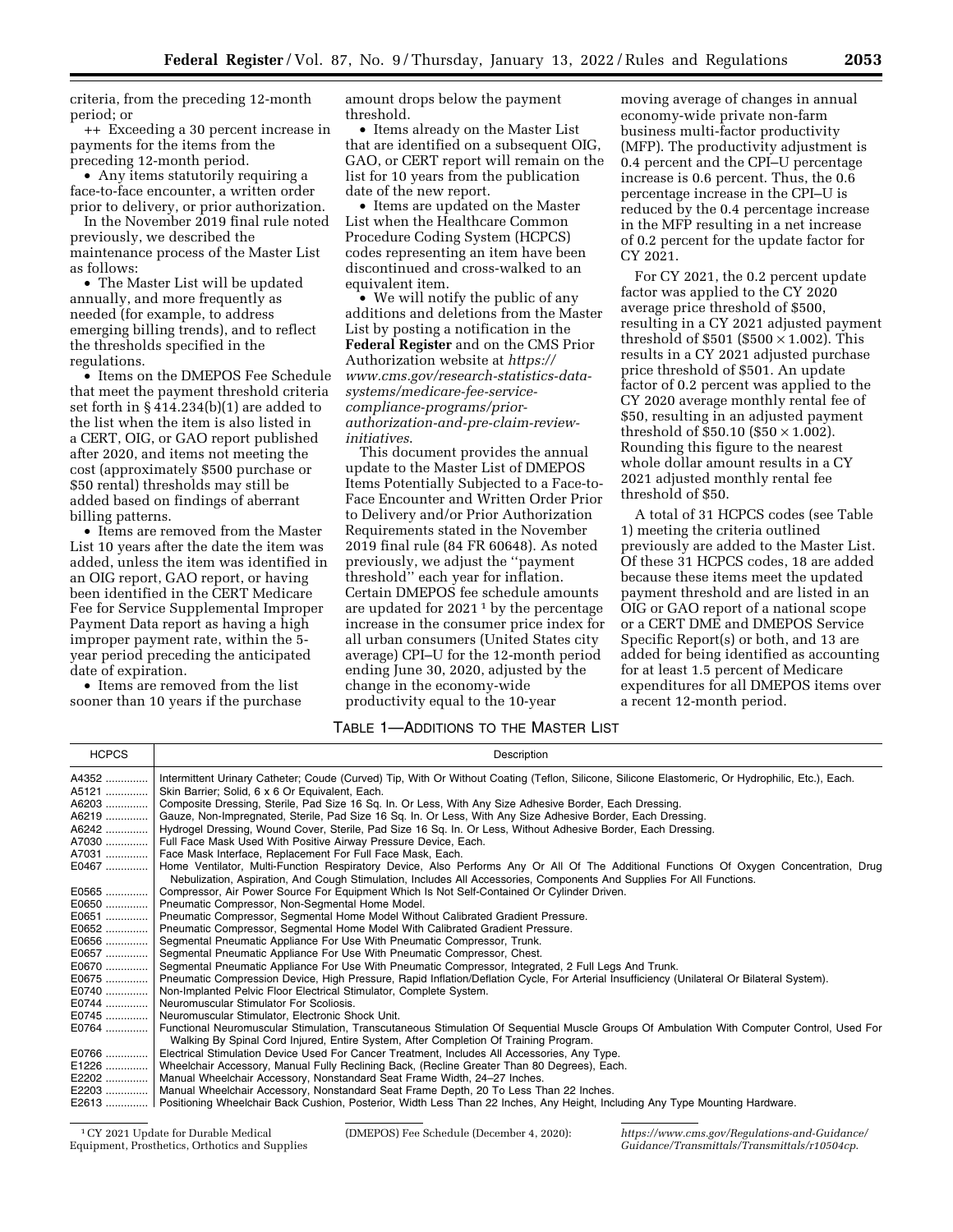### TABLE 1—ADDITIONS TO THE MASTER LIST—Continued

| <b>HCPCS</b> | Description                                                                                                                                                                                                                                                                                                                                                                                                                                                                                                                                  |
|--------------|----------------------------------------------------------------------------------------------------------------------------------------------------------------------------------------------------------------------------------------------------------------------------------------------------------------------------------------------------------------------------------------------------------------------------------------------------------------------------------------------------------------------------------------------|
|              | L0830  Halo Procedure, Cervical Halo Incorporated Into Milwaukee Type Orthosis.<br>L1005  Tension Based Scoliosis Orthosis And Accessory Pads, Includes Fitting And Adjustment.<br>L1906    Ankle Foot Orthosis, Multiligamentous Ankle Support, Prefabricated, Off-The-Shelf.<br>L2580    Addition To Lower Extremity, Pelvic Control, Pelvic Sling.<br>L2624    Addition To Lower Extremity, Pelvic Control, Hip Joint, Adjustable Flexion, Extension, Abduction Control, Each.<br>L7368    Lithium Ion Battery Charger, Replacement Only. |

The following five HCPCS codes (see Table 2) are removed from the Master List because they no longer have a DMEPOS Fee Schedule price of \$501 or greater, or an average monthly rental fee schedule of \$50 or greater, and are identified as accounting for at least 1.5 percent of Medicare expenditures for all

DMEPOS items over a recent 12-month period or both.

# TABLE 2—DELETIONS FROM THE MASTER LIST

| <b>HCPCS</b> | Description                                                                                                                                                                                                                                                                                                                                                                                                                                                                                                                                                                                  |
|--------------|----------------------------------------------------------------------------------------------------------------------------------------------------------------------------------------------------------------------------------------------------------------------------------------------------------------------------------------------------------------------------------------------------------------------------------------------------------------------------------------------------------------------------------------------------------------------------------------------|
|              | A4253  Blood Glucose Test or Reagent Strips for Home Blood Glucose Monitor, Per 50 Strips.<br>A4351  Intermittent Urinary Catheter: Straight Tip, With or Without Coating (Teflon, Silicone, Silicone Elastomer, Or Hydrophilic, Etc.), Each.<br>E2369  Power Wheelchair Component, Drive Wheel Gear Box, Replacement Only.<br>E2377  Power Wheelchair Accessory, Expandable Controller, Including All Related Electronics and Mounting Hardware, Upgrade Provided At Initial Issue.<br>L3761  Elbow Orthosis (Eo), With Adjustable Position Locking Joint(S), Prefabricated, Off-The-Shelf. |

The full updated list is available in the download section of the following CMS website: *[https://www.cms.gov/](https://www.cms.gov/Research-Statistics-Data-and-Systems/Monitoring-Programs/Medicare-FFS-Compliance-Programs/DMEPOS/Prior-Authorization-Process-for-Certain-Durable-Medical-Equipment-Prosthetic-Orthotics-Supplies-Items) [Research-Statistics-Data-and-Systems/](https://www.cms.gov/Research-Statistics-Data-and-Systems/Monitoring-Programs/Medicare-FFS-Compliance-Programs/DMEPOS/Prior-Authorization-Process-for-Certain-Durable-Medical-Equipment-Prosthetic-Orthotics-Supplies-Items)  [Monitoring-Programs/Medicare-FFS-](https://www.cms.gov/Research-Statistics-Data-and-Systems/Monitoring-Programs/Medicare-FFS-Compliance-Programs/DMEPOS/Prior-Authorization-Process-for-Certain-Durable-Medical-Equipment-Prosthetic-Orthotics-Supplies-Items)[Compliance-Programs/DMEPOS/Prior-](https://www.cms.gov/Research-Statistics-Data-and-Systems/Monitoring-Programs/Medicare-FFS-Compliance-Programs/DMEPOS/Prior-Authorization-Process-for-Certain-Durable-Medical-Equipment-Prosthetic-Orthotics-Supplies-Items)[Authorization-Process-for-Certain-](https://www.cms.gov/Research-Statistics-Data-and-Systems/Monitoring-Programs/Medicare-FFS-Compliance-Programs/DMEPOS/Prior-Authorization-Process-for-Certain-Durable-Medical-Equipment-Prosthetic-Orthotics-Supplies-Items)[Durable-Medical-Equipment-Prosthetic-](https://www.cms.gov/Research-Statistics-Data-and-Systems/Monitoring-Programs/Medicare-FFS-Compliance-Programs/DMEPOS/Prior-Authorization-Process-for-Certain-Durable-Medical-Equipment-Prosthetic-Orthotics-Supplies-Items)[Orthotics-Supplies-Items.](https://www.cms.gov/Research-Statistics-Data-and-Systems/Monitoring-Programs/Medicare-FFS-Compliance-Programs/DMEPOS/Prior-Authorization-Process-for-Certain-Durable-Medical-Equipment-Prosthetic-Orthotics-Supplies-Items)* 

## *B. Items Subject to Face-to-Face Encounter and Written Order Prior to Delivery Requirements*

In the November 2019 final rule, we stated that since the face-to-face encounter and written orders are statutorily required for PMDs, they would be included on the Master List and the Required Face-to-Face Encounter and Written Order Prior to Delivery List in accordance with our statutory obligation, and would remain there.

The Required Face-to-Face Encounter and Written Order Prior to Delivery List, as specified in § 410.38(c)(8), is comprised of PMDs and those items selected from the Master List (as described in § 414.234(b)) to require a face-to-face encounter and a written order prior to delivery as a condition of payment.

The rule established a process of placing items on the Required Face-to-Face Encounter and Written Order Prior to Delivery List, including that they be communicated to the public and effective no less than 60 days after a **Federal Register** document publication and CMS website posting.

We note that following the publication of the November 2019 final rule (84 FR 60648), the serious public health threats posed by the spread of the 2019 Novel Coronavirus (COVID–19) became known, and subsequently the addition of new items on the Required Face-to-Face Encounter and Written Order Prior to Delivery List was placed on hold.

We also note that in an interim final rule with comment period titled ''Medicare and Medicaid Programs; Policy and Regulatory Revisions in Response to the COVID–19 Public Health Emergency'' and published on April 6, 2020 (84 FR 19230), we stated that ''to the extent an NCD or LCD (including articles) would otherwise require a face-to-face or in-person encounter for evaluations, assessments, certifications or other implied face-toface services, those requirements would not apply during the PHE for the COVID–19 pandemic.'' This language does not apply to the face-to-face encounter and written order prior to delivery requirements stemming from 42 CFR 410.38 and section 1834 of the Act; therefore, the ongoing direction provided in the April 2020 rule is not affected by this document. The list of DMEPOS items selected and promulgated in this document will require a face-to-face encounter (conducted either via telehealth or inperson), per 42 CFR 410.38, effective after 90 days' notice.

At this time, we believe it appropriate to add a limited list of items that pose

a risk to the Medicare Trust Funds, to be subject to additional practitioner oversight via the face-to-face encounter and written order prior to delivery requirements.

To assist stakeholders in preparing for implementation of the Required Face-to-Face Encounter and Written Order Prior to Delivery List, we are publishing the proposed code additions and providing 90 days' notice.

Per statutory requirements, Table 3 lists DMEPOS HCPCS codes for PMDs. Section  $1834(a)(1)(E)(iv)$  of the Act explicitly requires a face-to-face and written order for PMDs; therefore, PMDs require a face-to-face encounter per statute. To reflect this, PMDs will both be placed and will remain on the Required Face-to-Face Encounter and Written Order Prior to Delivery List indefinitely.

Section 1834(a)(11)(B) of the Act authorizes the Secretary to select other DMEPOS HCPCS codes that will require a face-to-face encounter and written order prior to delivery as a condition of payment. In addition to PMDs, this **Federal Register** document announces the addition of seven other DMEPOS HCPCS codes, not required by statute, that are selected from the Master List to be placed on the Required Face-to-Face Encounter and Written Order Prior to Delivery List as listed in Table 4, based on our regulatory authority at 42 CFR 410.38.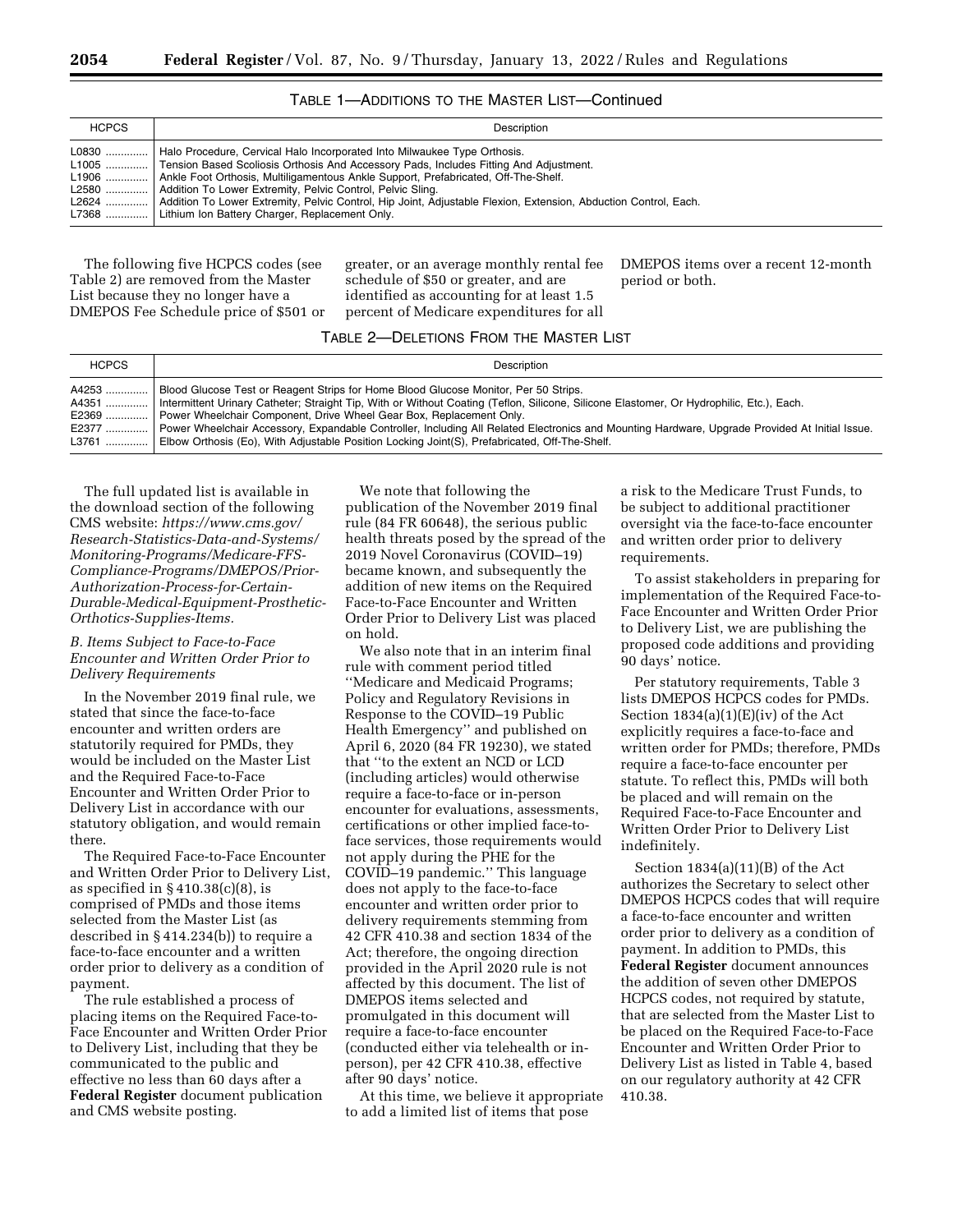# TABLE 3—STATUTORILY REQUIRED POWER MOBILITY DEVICES

| <b>HCPCS</b><br>Description                                                                                                                                                                                                                                                             |  |
|-----------------------------------------------------------------------------------------------------------------------------------------------------------------------------------------------------------------------------------------------------------------------------------------|--|
| Power Operated Vehicle, Group 1 Standard, Patient Weight Capacity Up To And Including 300 Pounds.<br>K0800                                                                                                                                                                              |  |
| Power Operated Vehicle, Group 1 Heavy Duty, Patient Weight Capacity, 301 To 450 Pounds.<br>K0801                                                                                                                                                                                        |  |
| Power Operated Vehicle, Group 1 Very Heavy Duty, Patient Weight Capacity 451 To 600 Pounds.<br>K0802                                                                                                                                                                                    |  |
| K0806<br>Power Operated Vehicle, Group 2 Standard, Patient Weight Capacity Up To And Including 300 Pounds.                                                                                                                                                                              |  |
| Power Operated Vehicle, Group 2 Heavy Duty, Patient Weight Capacity 301 To 450 Pounds.<br>K0807                                                                                                                                                                                         |  |
| K0808<br>Power Operated Vehicle, Group 2 Very Heavy Duty, Patient Weight Capacity 451 To 600 Pounds.                                                                                                                                                                                    |  |
| K0813<br>Power Wheelchair, Group 1 Standard, Portable, Sling/Solid Seat And Back, Patient Weight Capacity Up To And Including 300 Pounds.                                                                                                                                               |  |
| Power Wheelchair, Group 1 Standard, Portable, Captains Chair, Patient Weight Capacity Up To And Including 300 Pounds.<br>K0814                                                                                                                                                          |  |
| K0815  Power Wheelchair, Group 1 Standard, Sling/Solid Seat And Back, Patient Weight Capacity Up To And Including 300 Pounds.                                                                                                                                                           |  |
| Power Wheelchair, Group 1 Standard, Captains Chair, Patient Weight Capacity Up To And Including 300 Pounds.<br>K0816                                                                                                                                                                    |  |
| K0820<br>Power Wheelchair, Group 2 Standard, Portable, Sling/Solid Seat/Back, Patient Weight Capacity Up To And Including 300 Pounds.                                                                                                                                                   |  |
| Power Wheelchair, Group 2 Standard, Portable, Captains Chair, Patient Weight Capacity Up To And Including 300 Pounds.<br>K0821                                                                                                                                                          |  |
| K0822<br>Power Wheelchair, Group 2 Standard, Sling/Solid Seat/Back, Patient Weight Capacity Up To And Including 300 Pounds.                                                                                                                                                             |  |
| K0823<br>Power Wheelchair, Group 2 Standard, Captains Chair, Patient Weight Capacity Up To And Including 300 Pounds.<br>K0824<br>Power Wheelchair, Group 2 Heavy Duty, Sling/Solid Seat/Back, Patient Weight Capacity 301 To 450 Pounds.                                                |  |
| K0825<br>Power Wheelchair, Group 2 Heavy Duty, Captains Chair, Patient Weight Capacity 301 To 450 Pounds.                                                                                                                                                                               |  |
| K0826<br>Power Wheelchair, Group 2 Very Heavy Duty, Sling/Solid Seat/Back, Patient Weight Capacity 451 To 600 Pounds.                                                                                                                                                                   |  |
| K0827  Power Wheelchair, Group 2 Very Heavy Duty, Captains Chair, Patient Weight Capacity 451 To 600 Pounds.                                                                                                                                                                            |  |
| Power Wheelchair, Group 2 Extra Heavy Duty, Sling/Solid Seat/Back, Patient Weight Capacity 601 Pounds Or More.<br>K0828                                                                                                                                                                 |  |
| K0829<br>Power Wheelchair, Group 2 Extra Heavy Duty, Captains Chair, Patient Weight Capacity 601 Pounds Or More.                                                                                                                                                                        |  |
| K0835<br>Power Wheelchair, Group 2 Standard, Single Power Option, Sling/Solid Seat/Back, Patient Weight Capacity Up To And Including 300 Pounds.                                                                                                                                        |  |
| Power Wheelchair, Group 2 Standard, Single Power Option, Captains Chair, Patient Weight Capacity Up To And Including 300 Pounds.<br>K0836                                                                                                                                               |  |
| K0837<br>Power Wheelchair, Group 2 Heavy Duty, Single Power Option, Sling/Solid Seat/Back, Patient Weight Capacity 301 To 450 Pounds.                                                                                                                                                   |  |
| K0838<br>Power Wheelchair, Group 2 Heavy Duty, Single Power Option, Captains Chair, Patient Weight Capacity 301 To 450 Pounds.                                                                                                                                                          |  |
| Power Wheelchair, Group 2 Very Heavy Duty, Single Power Option, Sling/Solid Seat/Back, Patient Weight Capacity 451 To 600 Pounds.<br>K0839                                                                                                                                              |  |
| K0840<br>Power Wheelchair, Group 2 Extra Heavy Duty, Single Power Option, Sling/Solid Seat/Back, Patient Weight Capacity 601 Pounds Or More.                                                                                                                                            |  |
| K0841  Power Wheelchair, Group 2 Standard, Multiple Power Option, Sling/Solid Seat/Back, Patient Weight Capacity Up To And Including 300 Pounds.                                                                                                                                        |  |
| Power Wheelchair, Group 2 Standard, Multiple Power Option, Captains Chair, Patient Weight Capacity Up To And Including 300 Pounds.<br>K0842                                                                                                                                             |  |
| Power Wheelchair, Group 2 Heavy Duty, Multiple Power Option, Sling/Solid Seat/Back, Patient Weight Capacity 301 To 450 Pounds.<br>K0843                                                                                                                                                 |  |
| Power Wheelchair, Group 3 Standard, Sling/Solid Seat/Back, Patient Weight Capacity Up To And Including 300 Pounds.<br>K0848                                                                                                                                                             |  |
| K0849<br>Power Wheelchair, Group 3 Standard, Captains Chair, Patient Weight Capacity Up To And Including 300 Pounds.                                                                                                                                                                    |  |
| K0850<br>Power Wheelchair, Group 3 Heavy Duty, Sling/Solid Seat/Back, Patient Weight Capacity 301 To 450 Pounds.                                                                                                                                                                        |  |
| K0851<br>Power Wheelchair, Group 3 Heavy Duty, Captains Chair, Patient Weight Capacity 301 To 450 Pounds.                                                                                                                                                                               |  |
| Power Wheelchair, Group 3 Very Heavy Duty, Sling/Solid Seat/Back, Patient Weight Capacity 451 To 600 Pounds.<br>K0852                                                                                                                                                                   |  |
| K0853<br>Power Wheelchair, Group 3 Very Heavy Duty, Captains Chair, Patient Weight Capacity, 451 To 600 Pounds.                                                                                                                                                                         |  |
| K0854<br>Power Wheelchair, Group 3 Extra Heavy Duty, Sling/Solid Seat/Back, Patient Weight Capacity 601 Pounds Or More.                                                                                                                                                                 |  |
| Power Wheelchair, Group 3 Extra Heavy Duty, Captains Chair, Patient Weight Capacity 601 Pounds Or More.<br>K0855                                                                                                                                                                        |  |
| K0856<br>Power Wheelchair, Group 3 Standard, Single Power Option, Sling/Solid Seat/Back, Patient Weight Capacity Up To And Including 300 Pounds.                                                                                                                                        |  |
| K0857<br>Power Wheelchair, Group 3 Standard, Single Power Option, Captains Chair, Patient Weight Capacity Up To And Including 300 Pounds.                                                                                                                                               |  |
| Power Wheelchair, Group 3 Heavy Duty, Single Power Option, Sling/Solid Seat/Back, Patient Weight Capacity 301 To 450 Pounds.<br>K0858                                                                                                                                                   |  |
| K0859<br>Power Wheelchair, Group 3 Heavy Duty, Single Power Option, Captains Chair, Patient Weight Capacity 301 To 450 Pounds.<br>K0860                                                                                                                                                 |  |
| Power Wheelchair, Group 3 Very Heavy Duty, Single Power Option, Sling/Solid Seat/Back, Patient Weight Capacity 451 To 600 Pounds.<br>Power Wheelchair, Group 3 Standard, Multiple Power Option, Sling/Solid Seat/Back, Patient Weight Capacity Up To And Including 300 Pounds.<br>K0861 |  |
| Power Wheelchair, Group 3 Heavy Duty, Multiple Power Option, Sling/Solid Seat/Back, Patient Weight Capacity 301 To 450 Pounds.<br>K0862                                                                                                                                                 |  |
|                                                                                                                                                                                                                                                                                         |  |
| Power Wheelchair, Group 3 Very Heavy Duty, Multiple Power Option, Sling/Solid Seat/Back, Patient Weight Capacity 451 To 600 Pounds.<br>K0863                                                                                                                                            |  |

# TABLE 4—NON-STATUTORILY REQUIRED DMEPOS ITEMS

| <b>HCPCS</b> | Description                                                                                                                                                                                                                                                     |
|--------------|-----------------------------------------------------------------------------------------------------------------------------------------------------------------------------------------------------------------------------------------------------------------|
| E0748        | Osteogenesis Stimulator, Electrical, Non-Invasive, Spinal Applications.                                                                                                                                                                                         |
| L0648        | Lumbar-Sacral Orthosis, Sagittal Control, With Rigid Anterior And Posterior Panels, Posterior Extends From Sacrococcygeal Junction To T-9                                                                                                                       |
|              | Vertebra, Produces Intracavitary Pressure To Reduce Load On The Intervertebral Discs, Includes Straps, Closures, May Include Padding, Shoul-<br>der Straps. Pendulous Abdomen Design. Prefabricated. Off-The-Shelf.                                             |
| L0650        | Lumbar-Sacral Orthosis, Sagittal-Coronal Control, With Rigid Anterior And Posterior Frame/Panel(S), Posterior Extends From Sacrococcygeal Junc-                                                                                                                 |
|              | tion To T-9 Vertebra, Lateral Strength Provided By Rigid Lateral Frame/Panel(S), Produces Intracavitary Pressure To Reduce Load On                                                                                                                              |
|              | Intervertebral Discs, Includes Straps, Closures, May Include Padding, Shoulder Straps, Pendulous Abdomen Design, Prefabricated, Off-The-<br>Shelf.                                                                                                              |
| L1832        | Knee Orthosis, Adjustable Knee Joints (Unicentric Or Polycentric), Positional Orthosis, Rigid Support, Prefabricated Item That Has Been Trimmed,<br>Bent, Molded, Assembled, Or Otherwise Customized To Fit A Specific Patient By An Individual With Expertise. |
| L1833        | Knee Orthosis, Adjustable Knee Joints (Unicentric Or Polycentric), Positional Orthosis, Rigid Support, Prefabricated, Off-The Shelf.                                                                                                                            |
| L1851        | Knee Orthosis (KO), Single Upright, Thigh And Calf, With Adjustable Flexion And Extension Joint (Unicentric Or Polycentric), Medial-Lateral And<br>Rotation Control, With Or Without Varus/Valgus Adjustment, Prefabricated, Off-The-Shelf.                     |
| L3960        | Shoulder Elbow Wrist Hand Orthosis, Abduction Positioning, Airplane Design, Prefabricated, Includes Fitting And Adjustment.                                                                                                                                     |

As previously stated, PMDs are included on the Required Face-to-Face Encounter and Written Order Prior to Delivery List per statutory obligation. For the other DMEPOS items, we considered factors such as operational limitations, item utilization, acute needs, pandemic impacts, cost-benefit analysis (for example, comparing the

cost of review versus the anticipated amount of improper payment identified), emerging trends (for example, billing patterns, medical review findings), vulnerabilities identified in official agency reports, or other analysis.

In selecting these items, we must balance our program integrity goals with

the needs of patients, particularly those in need of medical devices to assist with functional activities and ambulation within their home. In other words, we must ensure the appropriate application and oversight of the face-to-face encounter requirements. In consideration of access issues, we note that the regulation 42 CFR 410.38 allows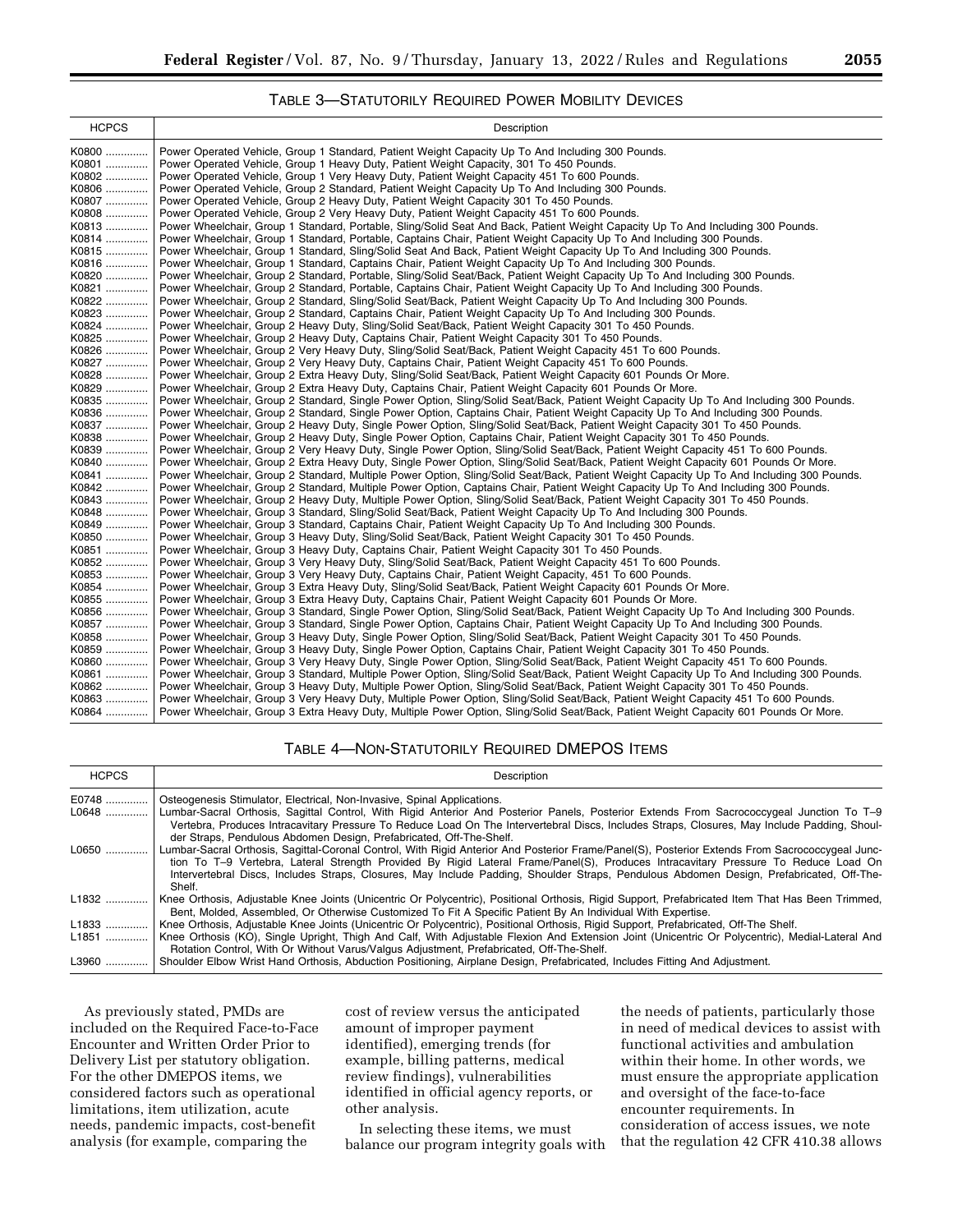for use of telehealth, as defined in 42 CFR 410.78 and 414.65, when appropriate to meet our coverage requirements for beneficiaries.

We also believe transparency and education will aid in compliance with these payment requirements and continued access. As such, we will make information widely available to the public at appropriate literacy levels regarding face-to-face encounter requirements, prior authorization, and necessary documentation for items on Required Face-to-Face Encounter and Written Order Prior to Delivery and Prior Authorization Lists.

We believe additional practitioner oversight of beneficiaries in need of items represented by these HCPCS codes will help further our program integrity goals of reducing fraud, waste, and abuse. It will also help ensure beneficiary receipt of items specific to their medical needs. For items on the Required Face-to-Face Encounter and Written Order Prior to Delivery List (Tables 3 and 4), the written order/ prescription must be communicated to the supplier prior to delivery. For such items, we require the treating practitioner to have a face-to-face encounter with the beneficiary within the 6 months preceding the date of the written order/prescription. If the face-toface encounter is a telehealth encounter, the requirements of 42 CFR 410.78 and

414.65 must be met for DMEPOS coverage purposes.

Consistent with § 410.38(d), the faceto-face encounter must be documented in the pertinent portion of the medical record (for example, history, physical examination, diagnostic tests, summary of findings, progress notes, treatment plans or other sources of information that may be appropriate). The supporting documentation must include subjective and objective beneficiary specific information used for diagnosing, treating, or managing a clinical condition for which the DMEPOS item(s) is ordered. Upon request by CMS or its review contractors, a supplier must submit additional documentation to support and substantiate the medical necessity for the DMEPOS item or both.

The Required Face-to-Face Encounter and Written Order Prior to Delivery List is available on the following CMS website: *[https://www.cms.gov/Research-](https://www.cms.gov/Research-Statistics-Data-and-Systems/Monitoring-Programs/Medicare-FFS-Compliance-Programs/Medical-Review/FacetoFaceEncounterRequirementforCertainDurableMedicalEquipment)[Statistics-Data-and-Systems/Monitoring-](https://www.cms.gov/Research-Statistics-Data-and-Systems/Monitoring-Programs/Medicare-FFS-Compliance-Programs/Medical-Review/FacetoFaceEncounterRequirementforCertainDurableMedicalEquipment)[Programs/Medicare-FFS-Compliance-](https://www.cms.gov/Research-Statistics-Data-and-Systems/Monitoring-Programs/Medicare-FFS-Compliance-Programs/Medical-Review/FacetoFaceEncounterRequirementforCertainDurableMedicalEquipment)[Programs/Medical-Review/FacetoFace](https://www.cms.gov/Research-Statistics-Data-and-Systems/Monitoring-Programs/Medicare-FFS-Compliance-Programs/Medical-Review/FacetoFaceEncounterRequirementforCertainDurableMedicalEquipment) [EncounterRequirementforCertain](https://www.cms.gov/Research-Statistics-Data-and-Systems/Monitoring-Programs/Medicare-FFS-Compliance-Programs/Medical-Review/FacetoFaceEncounterRequirementforCertainDurableMedicalEquipment) [DurableMedicalEquipment.](https://www.cms.gov/Research-Statistics-Data-and-Systems/Monitoring-Programs/Medicare-FFS-Compliance-Programs/Medical-Review/FacetoFaceEncounterRequirementforCertainDurableMedicalEquipment)* 

## *C. Items Subject to Prior Authorization Requirements*

The November 8, 2019 final rule (84 FR 60648) maintained the process established in the December 30, 2015

final rule (80 FR 81674) that when items are placed on the Required Prior Authorization List, we would inform the public of those DMEPOS items on the Required Prior Authorization List in the **Federal Register** with no less than 60 days' notice before implementation, and post notification on the CMS website.

The Required Prior Authorization List specified in § 414.234(c)(1) is selected from the Master List (as described in § 414.234(b)), and those selected items require prior authorization as a condition of payment. Additionally,  $§$  414.234 (c)(1)(ii) states that CMS may elect to limit the prior authorization requirement to a particular region of the country if claims data analysis shows that unnecessary utilization of the selected item(s) is concentrated in a particular region.

The purpose of this document is to inform the public that we are updating the Required Prior Authorization List to include six additional Power Mobility Devices (PMDs) and five additional Orthoses HCPCS codes. To assist stakeholders in preparing for implementation of the prior authorization program, we are providing 90 days' notice.

The following six HCPCS codes for PMDs and five HCPCS codes for Orthoses are added to the Required Prior Authorization List:

| TABLE 5—ADDITIONS TO THE REQUIRED PRIOR AUTHORIZATION LIST |  |
|------------------------------------------------------------|--|
|------------------------------------------------------------|--|

| <b>HCPCS</b> | Description                                                                                                                                                                                                                                                                                                                                                                                                                                 |
|--------------|---------------------------------------------------------------------------------------------------------------------------------------------------------------------------------------------------------------------------------------------------------------------------------------------------------------------------------------------------------------------------------------------------------------------------------------------|
| K0800        | Power operated vehicle, group 1 standard, patient weight capacity up to and including 300 pounds.<br>K0801    Power Operated Vehicle, Group 1 Heavy Duty, Patient Weight Capacity, 301 To 450 Pounds.                                                                                                                                                                                                                                       |
|              | K0802  Power Operated Vehicle, Group 1 Very Heavy Duty, Patient Weight Capacity 451 To 600 Pounds.                                                                                                                                                                                                                                                                                                                                          |
|              | K0806  Power Operated Vehicle, Group 2 Standard, Patient Weight Capacity Up To And Including 300 Pounds.                                                                                                                                                                                                                                                                                                                                    |
|              | K0807  Power Operated Vehicle, Group 2 Heavy Duty, Patient Weight Capacity 301 To 450 Pounds.                                                                                                                                                                                                                                                                                                                                               |
|              | K0808  Power Operated Vehicle, Group 2 Very Heavy Duty, Patient Weight Capacity 451 To 600 Pounds.                                                                                                                                                                                                                                                                                                                                          |
| $L0648$      | Lumbar-Sacral Orthosis, Sagittal Control, With Rigid Anterior And Posterior Panels, Posterior Extends From Sacrococcygeal Junction To T-9<br>Vertebra, Produces Intracavitary Pressure To Reduce Load On The Intervertebral Discs, Includes Straps, Closures, May Include Padding, Shoul-<br>der Straps, Pendulous Abdomen Design, Prefabricated, Off-The-Shelf.                                                                            |
| L0650        | Lumbar-Sacral Orthosis, Sagittal-Coronal Control, With Rigid Anterior And Posterior Frame/Panel(S), Posterior Extends From Sacrococcygeal Junc-<br>tion To T-9 Vertebra, Lateral Strength Provided By Rigid Lateral Frame/Panel(S), Produces Intracavitary Pressure To Reduce Load On<br>Intervertebral Discs, Includes Straps, Closures, May Include Padding, Shoulder Straps, Pendulous Abdomen Design, Prefabricated, Off-The-<br>Shelf. |
| L1832        | Knee Orthosis, Adjustable Knee Joints (Unicentric Or Polycentric), Positional Orthosis, Rigid Support, Prefabricated Item That Has Been Trimmed,<br>Bent, Molded, Assembled, Or Otherwise Customized To Fit A Specific Patient By An Individual With Expertise.                                                                                                                                                                             |
| L1833        | Knee Orthosis, Adjustable Knee Joints (Unicentric Or Polycentric), Positional Orthosis, Rigid Support, Prefabricated, Off-The Shelf.                                                                                                                                                                                                                                                                                                        |
| L1851        | Knee Orthosis (Ko), Single Upright, Thigh And Calf, With Adjustable Flexion And Extension Joint (Unicentric Or Polycentric), Medial-Lateral And<br>Rotation Control, With Or Without Varus/Valgus Adjustment, Prefabricated, Off-The-Shelf.                                                                                                                                                                                                 |

We believe prior authorization of these six additional HCPCS codes for PMDs and five HCPCS codes for Orthoses will help further our program integrity goals of reducing fraud, waste, and abuse, while also protecting access to care. For PMDs, the OIG has previously reported that Medicare has inappropriately paid for items that did not meet certain Medicare

requirements.2 Lower limb orthoses (LLO) and lumbar-sacral orthoses (LSO) have been identified by CMS' Comprehensive Error Rate Testing (CERT) program as two of the top 20 DMEPOS service types with improper

payments over the past several years. Since 2016, LLOs have had an improper payment rate above 60 percent, with projected improper payments ranging between \$235 and \$501 million. Similarly, LSOs have had an improper payment rate above 32 percent, with projected improper payments ranging between \$116 and \$177 million, since 2016. Additionally, in 2019, the Department of Justice (DOJ) announced

<sup>2</sup>OIG Report A–09–12–02068—Medicare Paid Suppliers For Power Mobility Device Claims That Did Not Meet Federal Requirements For Physicians' Face-To-Face Examinations Of Beneficiaries (January 2015): *[https://oig.hhs.gov/oas/reports/](https://oig.hhs.gov/oas/reports/region9/91202068.pdf) [region9/91202068.pdf](https://oig.hhs.gov/oas/reports/region9/91202068.pdf)*.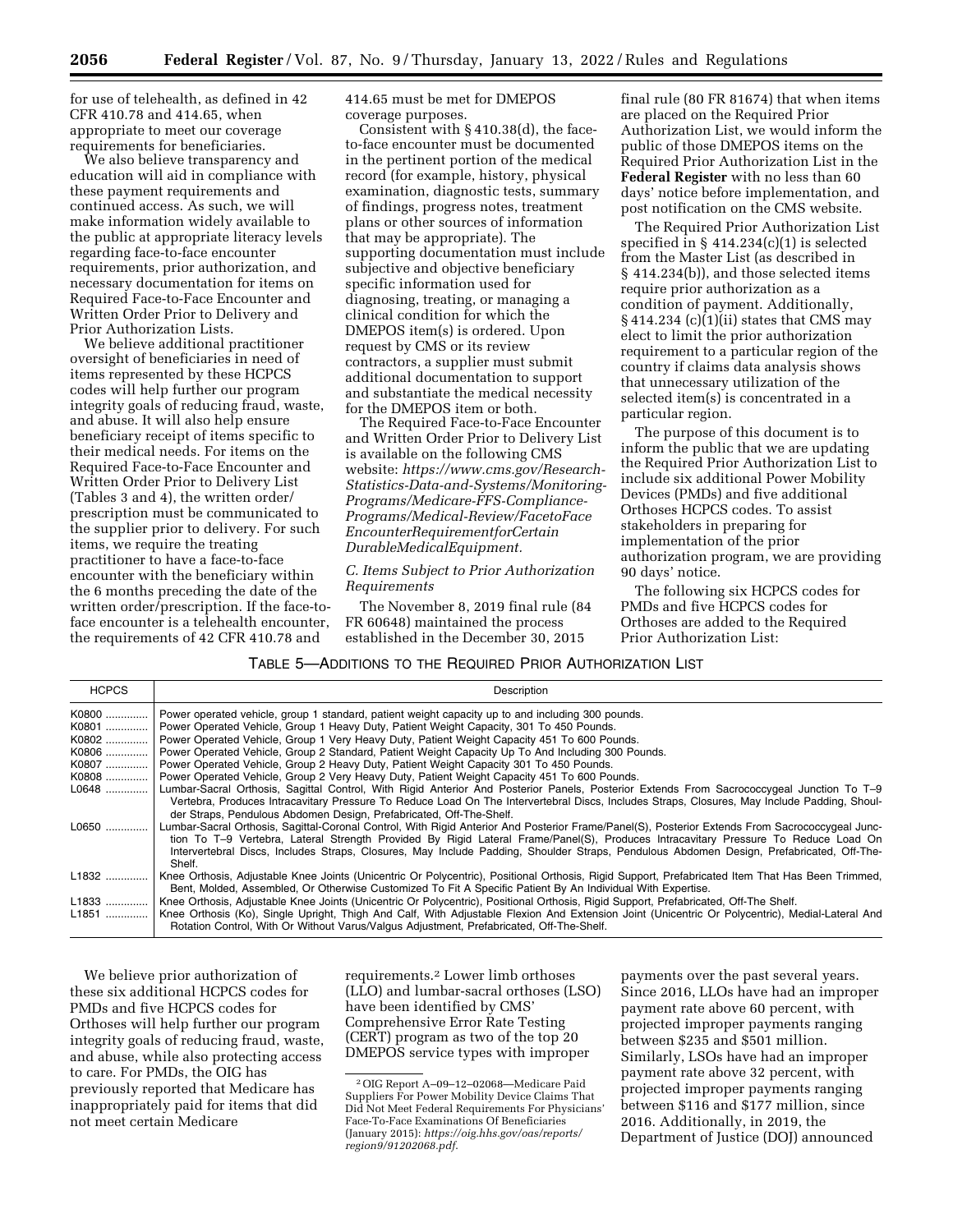federal indictments and law enforcement actions stemming from fraudulent claims submitted for medically unnecessary back, shoulder, wrist, and knee braces. Administrative actions were taken against 130 DMEPOS companies that were enticing Medicare beneficiaries with offers of low or nocost orthotic braces. The investigation found that some DME companies and licensed medical professionals allegedly participated in health care fraud schemes involving more than \$1.2 billion in loss.<sup>3</sup>

These codes will be subject to the requirements of the prior authorization program for certain DMEPOS items as outlined in § 414.234. We will implement a prior authorization program for the six newly added codes for PMDs nationwide and five newly added codes for Orthoses in 3 phases. This phased-in approach will allow us to identify and resolve any unforeseen issues by using a smaller claim volume in phase one before implementing phases 2 and 3. State selection for the three phases was completed based on utilization data for the items selected.

• For phase 1, which begins on the date specified in the **DATES** section, we selected the State in each DME MAC jurisdiction with the highest utilization: New York, Illinois, Florida, and California.

• For phase 2, which begins on the date specified in the **DATES** section of this document, we selected the next three States with the highest utilization in each DME MAC jurisdiction: Maryland, Pennsylvania, New Jersey, Michigan, Ohio, Kentucky, Texas, North Carolina, Georgia, Missouri, Arizona, and Washington.

• For phase 3, which begins on the date specified in the **DATES** section of this document, prior authorization expands to all remaining States and territories not captured in phases 1 and 2.

The prior authorization program for the 51 codes currently subject to the DMEPOS prior authorization requirement will continue uninterrupted.

Prior to providing an item on the Required Prior Authorization List to the beneficiary and submitting the claim for processing, a requester must submit a prior authorization request. The request

must include evidence that the item complies with all applicable Medicare coverage, coding, and payment rules. Consistent with § 414.234(d), such evidence must include the written order/prescription, relevant information from the beneficiary's medical record, and relevant supplier-produced documentation. After receipt of all applicable required Medicare documentation, CMS or one of its review contractors will conduct a medical review and communicate a decision that provisionally affirms or non-affirms the request.

We will issue specific prior authorization guidance for these additional items in subregulatory communications, including final timelines customized for the DMEPOS item subject to prior authorization, for communicating a provisionally affirmed or non-affirmed decision to the requester. In the December 30, 2015 final rule (80 FR 81674) we stated that this approach to final timelines provides flexibility to develop a process that involves fewer days, as may be appropriate, and allows us to safeguard beneficiary access to care. If at any time we become aware that the prior authorization process is creating barriers to care, we can suspend the program. For example, we will review questions and complaints from consumers and providers that come through regular sources such as 1–800–Medicare.

The updated Required Prior Authorization List is available in the download section of the following CMS website: *[https://www.cms.gov/Research-](https://www.cms.gov/Research-Statistics-Data-and-Systems/Monitoring-Programs/Medicare-FFS-Compliance-Programs/DMEPOS/Downloads/DMEPOS_PA_Required-Prior-Authorization-List.pdf)[Statistics-Data-and-Systems/Monitoring-](https://www.cms.gov/Research-Statistics-Data-and-Systems/Monitoring-Programs/Medicare-FFS-Compliance-Programs/DMEPOS/Downloads/DMEPOS_PA_Required-Prior-Authorization-List.pdf)[Programs/Medicare-FFS-Compliance-](https://www.cms.gov/Research-Statistics-Data-and-Systems/Monitoring-Programs/Medicare-FFS-Compliance-Programs/DMEPOS/Downloads/DMEPOS_PA_Required-Prior-Authorization-List.pdf)[Programs/DMEPOS/Downloads/](https://www.cms.gov/Research-Statistics-Data-and-Systems/Monitoring-Programs/Medicare-FFS-Compliance-Programs/DMEPOS/Downloads/DMEPOS_PA_Required-Prior-Authorization-List.pdf)  DMEPOS*\_*PA*\_*[Required-Prior-](https://www.cms.gov/Research-Statistics-Data-and-Systems/Monitoring-Programs/Medicare-FFS-Compliance-Programs/DMEPOS/Downloads/DMEPOS_PA_Required-Prior-Authorization-List.pdf)[Authorization-List.pdf.](https://www.cms.gov/Research-Statistics-Data-and-Systems/Monitoring-Programs/Medicare-FFS-Compliance-Programs/DMEPOS/Downloads/DMEPOS_PA_Required-Prior-Authorization-List.pdf)* 

#### **III. Collection of Information Requirements**

This document provides updates to the Master List and announces the selection of HCPCS codes to be placed on the Required Face-to-Face Encounter and Written Order Prior to Delivery List and Required Prior Authorization List.

Additionally, this document announces the continuation of prior authorization for 51 HCPCS codes, and the addition of six HCPCS codes for PMDs and five HCPCS codes for Orthoses on the Required Prior Authorization List. There is an information collection burden associated with this program that is currently approved under OMB control number 0938–1293, which expires March 31, 2022. This package accounts for burdens associated with the addition of items to the Required Prior

Authorization Lists and assumes a burden for 2021 of approximately \$10 million for providers to comply with the required information collection. We will reassess this burden soon and will seek comment on our assessment in a **Federal Register** notice as required under the Paperwork Reduction Act of 1995.

### **IV. Regulatory Impact Statement**

We have examined the impact of this regulatory document as required by Executive Order 12866 on Regulatory Planning and Review (September 30, 1993), Executive Order 13563 on Improving Regulation and Regulatory Review (January 18, 2011), the Regulatory Flexibility Act (RFA) (September 19, 1980, Pub. L. 96–354), section 1102(b) of the Act, section 202 of the Unfunded Mandates Reform Act of 1995 (March 22, 1995; Pub. L. 104– 4), Executive Order 13132 on Federalism (August 4, 1999), and the Congressional Review Act (5 U.S.C. 804(2)).

Executive Orders 12866 and 13563 direct agencies to assess all costs and benefits of available regulatory alternatives and, if regulation is necessary, to select regulatory approaches that maximize net benefits (including potential economic, environmental, public health and safety effects, distributive impacts, and equity). A Regulatory Impact Analysis (RIA) must be prepared for major rules with significant regulatory action/s and/ or with economically significant effects (\$100 million or more in any 1 year). This regulatory document is not significant and does not reach the economic threshold and thus is not considered a major regulatory document. Per our analysis, the additional items being added to the prior authorization program (excluding PMDs) 4 have an estimated net savings of \$14.8 million. Gross savings is based upon a 10 percent reduction in the total amount paid for claims in Calendar Year 2019. We deducted from the gross savings the anticipated cost for performing the prior authorization reviews in order to estimate the net savings. Our gross savings estimate of 10 percent is based on previous results from other prior authorization programs,

<sup>3</sup>Federal Indictments & Law Enforcement Actions in One of the Largest Health Care Fraud Schemes Involving Telemedicine and Durable Medical Equipment Marketing Executives Results in Charges Against 24 Individuals Responsible for Over \$1.2 Billion in Losses (April 9, 2019): *[https://](https://www.justice.gov/opa/pr/federal-indictments-and-law-enforcement-actions-one-largest-health-care-fraud-schemes) [www.justice.gov/opa/pr/federal-indictments-and](https://www.justice.gov/opa/pr/federal-indictments-and-law-enforcement-actions-one-largest-health-care-fraud-schemes)law-enforcement-actions-one-largest-health-care[fraud-schemes.](https://www.justice.gov/opa/pr/federal-indictments-and-law-enforcement-actions-one-largest-health-care-fraud-schemes)* 

<sup>4</sup>The additional PMD codes that will be added were not included in the data analysis because PMD codes are already part of a successful prior authorization program. Since some PMDs are already subject to prior authorization, other PMDs may demonstrate billing shifts across the policy groups, and as such, savings are more difficult to accurately forecast and may be less identifiable.